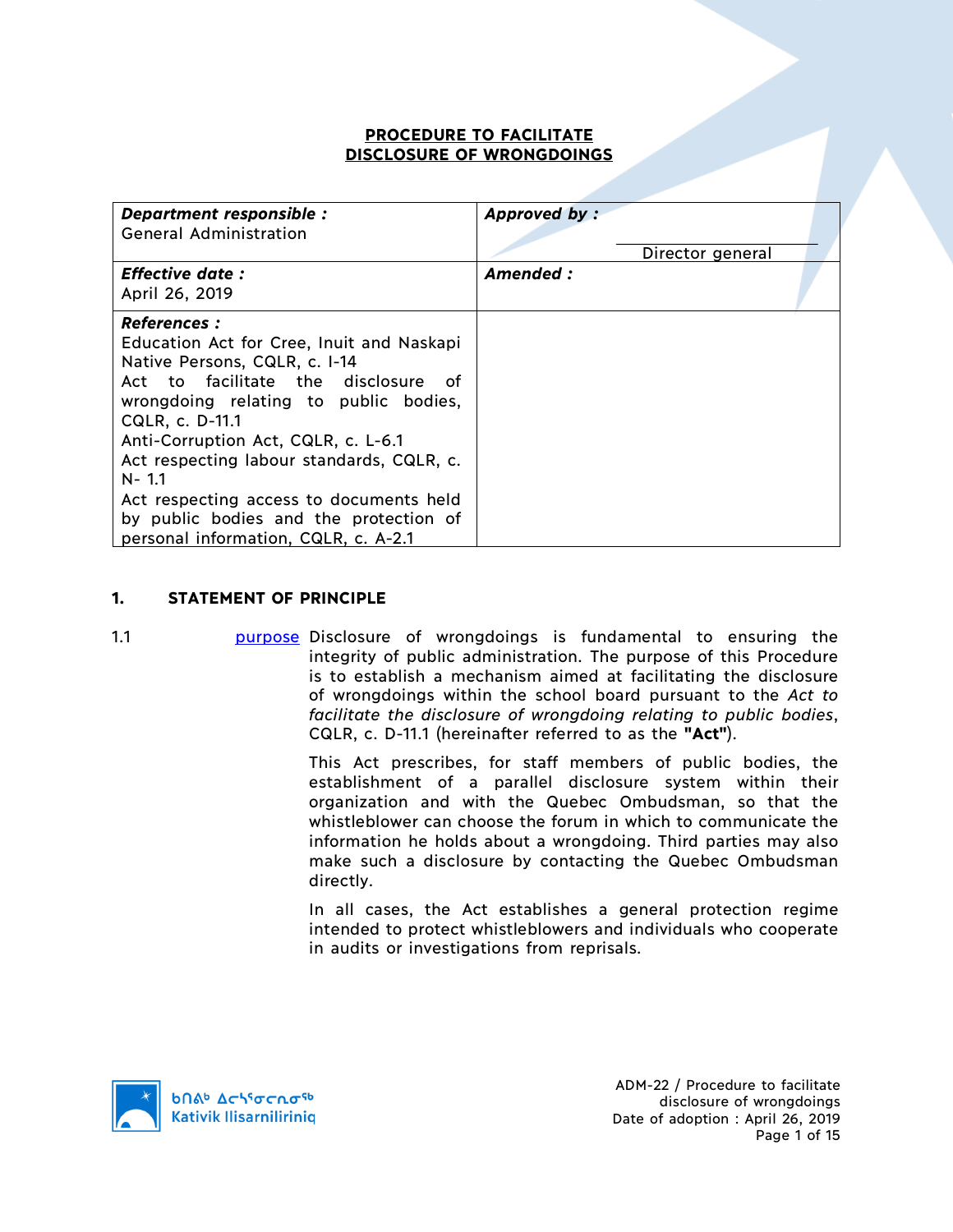## **2. SCOPE**

2.1 application This Procedure applies to the disclosure of any wrongdoing committed or about to be committed in respect of the school board.

## **3. LEGAL REFERENCE FRAMEWORK**

- 3.1 legal reference framework • *Act to facilitate the disclosure of wrongdoing relating to public bodies*, CQLR, c. D-11.1
	- *Anti-Corruption Act*, CQLR, c. L-6.1
	- *Act respecting labour standards,* CQLR, c. N-1.1
	- *Act respecting access to documents held by public bodies and the protection of personal information,* CQLR, c. A-2.1
	- Code of professional conduct for the Kativik Ilisarniliriniq's commissioners.
	- Code of ethics and professional conduct for the Kativik Ilisarniliriniq's employees

## **4. DEFINITIONS**

In this Procedure, the following definitions shall apply:

- 4.1 wrongdoing Any act that constitutes, as the case may be (s. 4 of the Act):
	- a violation of a Québec law, a federal law applicable in Québec or a regulation made under such a law;
	- a serious breach of the standards of ethics and professional conduct;
	- a misuse of funds or property of the school board, including the funds or property it manages or holds for others;
	- gross mismanagement within the school board, including an abuse of authority;
	- the fact, through an act or omission, of seriously compromising a person's health or safety or the environment;
	- directing or counselling a person to commit a wrongdoing described in any of the above.

Such acts include, in particular, those committed by a staff member of the school board in the exercise of his functions or by any person, partnership, group or other entity in the preparation or performance of a contract, including a grant of financial assistance, that has been entered into or is about to be entered into with the school board.



ADM-22 / Procedure to facilitate disclosure of wrongdoings Date of adoption : April 26, 2019 Page 2 of 15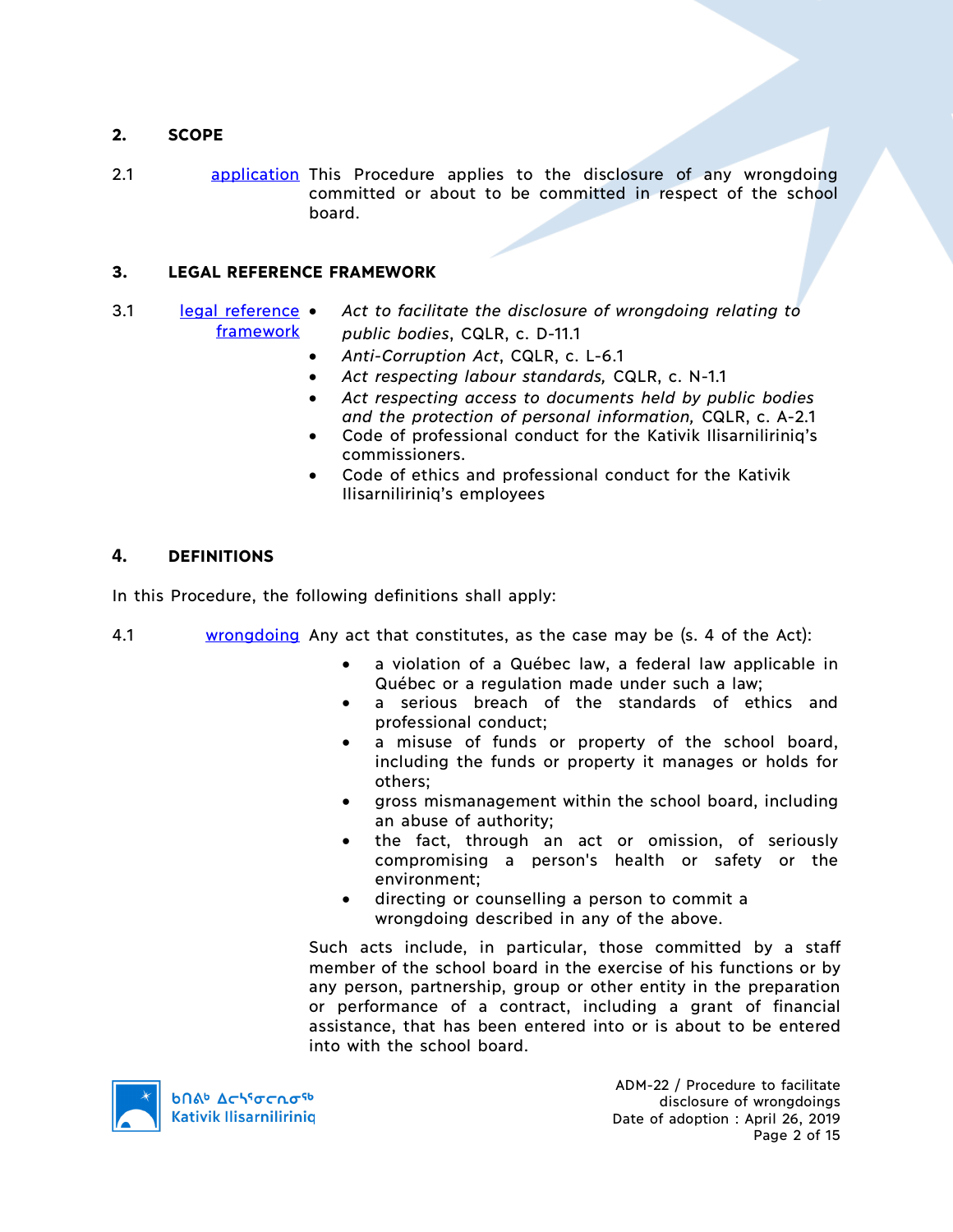4.2 staff Any person in the permanent or casual employ of the school board member and who receives from the latter a salary or compensation.

> For the purposes of this Procedure, persons who participate in the mission of the school board when they perform duties, functions, work or any other task, whether or not paid for by the school board, are also considered to be staff members. These include members of the Council of Commissioners and other committees in place within the school board, as well as volunteers working in its institutions.

4.3 **reprisals** Any prejudicial action taken against a person on the ground that he has, in good faith, made a disclosure or cooperated with an audit or investigation conducted as a result of a disclosure.

> Reprisals also include threatening a person for the latter to refrain from making a disclosure or collaborating in such an audit or investigation.

> In respect of employment, reprisals are deemed to include dismissal, demotion, suspension, displacement, as well as any other disciplinary action or measure that affects employment or working conditions. (s. 31, par. 1 of the Act).

#### **5. RESPONSIBILITY FOR IMPLEMENTATION OF THE PROCEDURE**

5.1 responsability The Associate Secretary General (hereinafter referred to as the **"Person in Charge"**) is responsible for ensuring the implementation and dissemination of this Procedure.

> He is responsible for receiving disclosures from staff members, verifying, following such a disclosure, whether a wrongdoing has been committed or is about to be committed and, if so, reporting to the Director General.

> He shall forward to the Quebec Ombudsman the disclosures to which the latter would be better able to respond, in accordance with section 8.3.

> He is required to exercise discretion in the performance of his duties and must keep confidential the identity of the whistleblower or of the person who participates in an audit conducted as a result of a disclosure and of the information provided to him. (s. 21 of the Act)

> He may not be prosecuted for acts carried out in good faith in the performance of his duties. (s. 27 of the Act)

> If he deems it necessary, the Person in Charge may enlist additional resource persons to handle disclosures.



**b**በል<sup>b</sup> Δςιτσς το <sup>τρ</sup> **Kativik Ilisarnilirinig** 

ADM-22 / Procedure to facilitate disclosure of wrongdoings Date of adoption : April 26, 2019 Page 3 of 15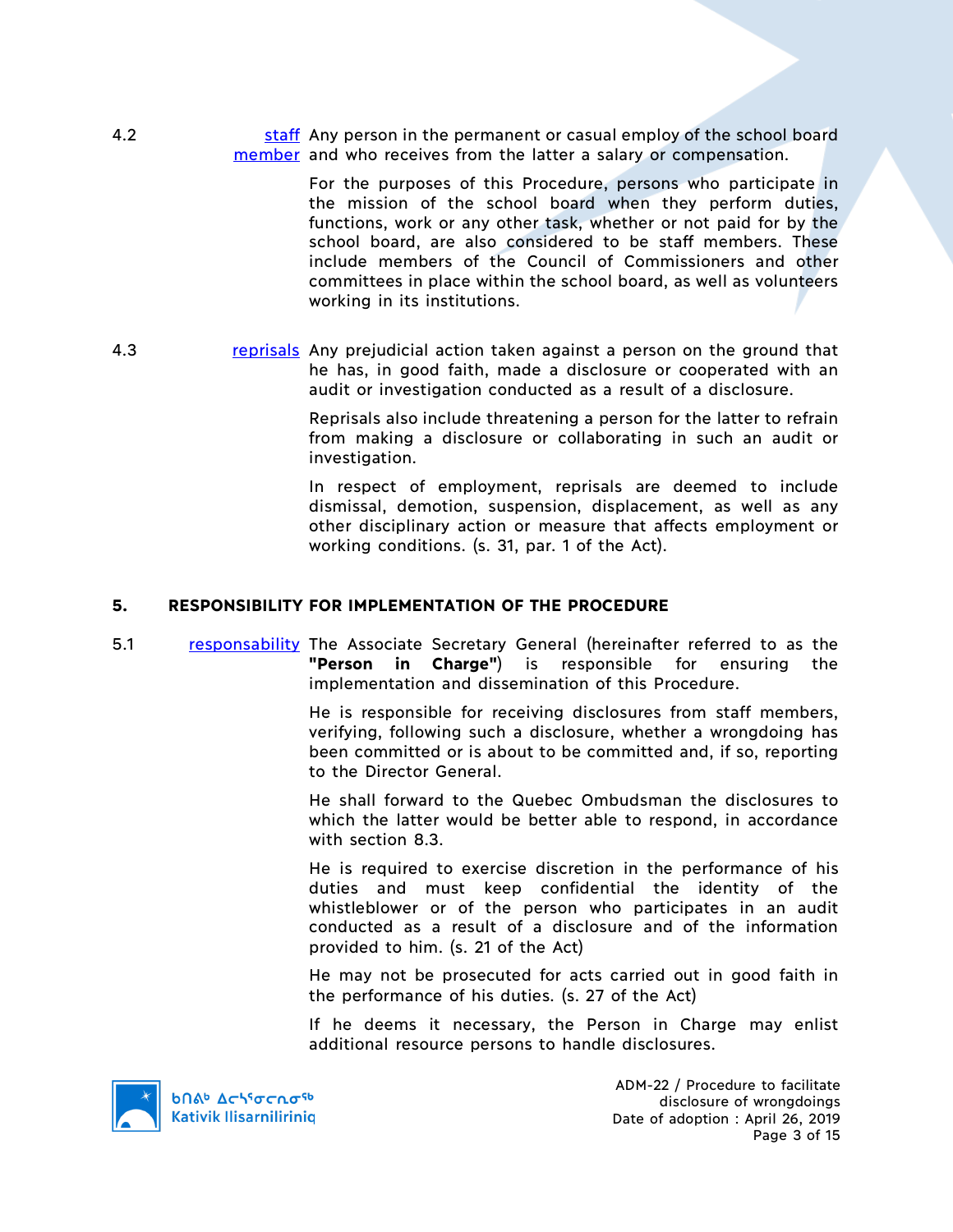## **6. DISCLOSURE OF WRONGDOINGS**

6.1 disclosure to the School board staff members may, at any time, disclose to the officer responsible Person in Charge any information that may demonstrate that a for dealing with wrongdoing has been committed or is about to be committed disclosures against the school board.

> This disclosure shall be made according to the terms and conditions set out in this Procedure.

6.2 disclosure to the Any person, including a member of the school board's personnel, Quebec may, at any time, disclose to the Quebec Ombudsman any ombudsman information that may demonstrate that a wrongdoing has been committed or is about to be committed against the school board.

> The contact information for making a disclosure to the Quebec Ombudsman is as follows:

> **Direction des enquêtes sur les divulgations en matière d'intégrité publique Protecteur du citoyen**

800, place D'Youville, 18e étage Québec (Québec) G1R 3P4 **Telephone** : 1 844 580-7993 (toll-free in Quebec) **Fax** : 1 844 375-5758 ((toll-free in Quebec) Secure forms on the website: www.divulgation.protecteurducitoyen.qc.ca

6.3 disclosure to If a person has reasonable grounds to believe that a wrongdoing the public committed or about to be committed poses a serious risk to the health or safety of a person or to the environment and that, given the urgency of the situation, he cannot turn to the Person in Charge or the Quebec Ombudsman, he may disclose to the public any information that he considers reasonably necessary to counteract that risk and benefit from protection against reprisals prescribed in section 11.

> However, this person must first disclose this information to a police force or to the Commissaire à la lutte contre la corruption (Anti-Corruption Unit).

> In addition, the disclosure of such information shall not have the foreseeable effect of prejudicing the measures taken to counter a serious risk to the health or safety of a person or the environment.

6.4 disclosure of A person who makes a disclosure or cooperates in an audit or confidential investigation as a result of a disclosure may disclose, in information accordance with this Procedure, any information that may demonstrate that a wrongdoing has been committed or is about to be committed, and this:



ADM-22 / Procedure to facilitate disclosure of wrongdoings Date of adoption : April 26, 2019 Page 4 of 15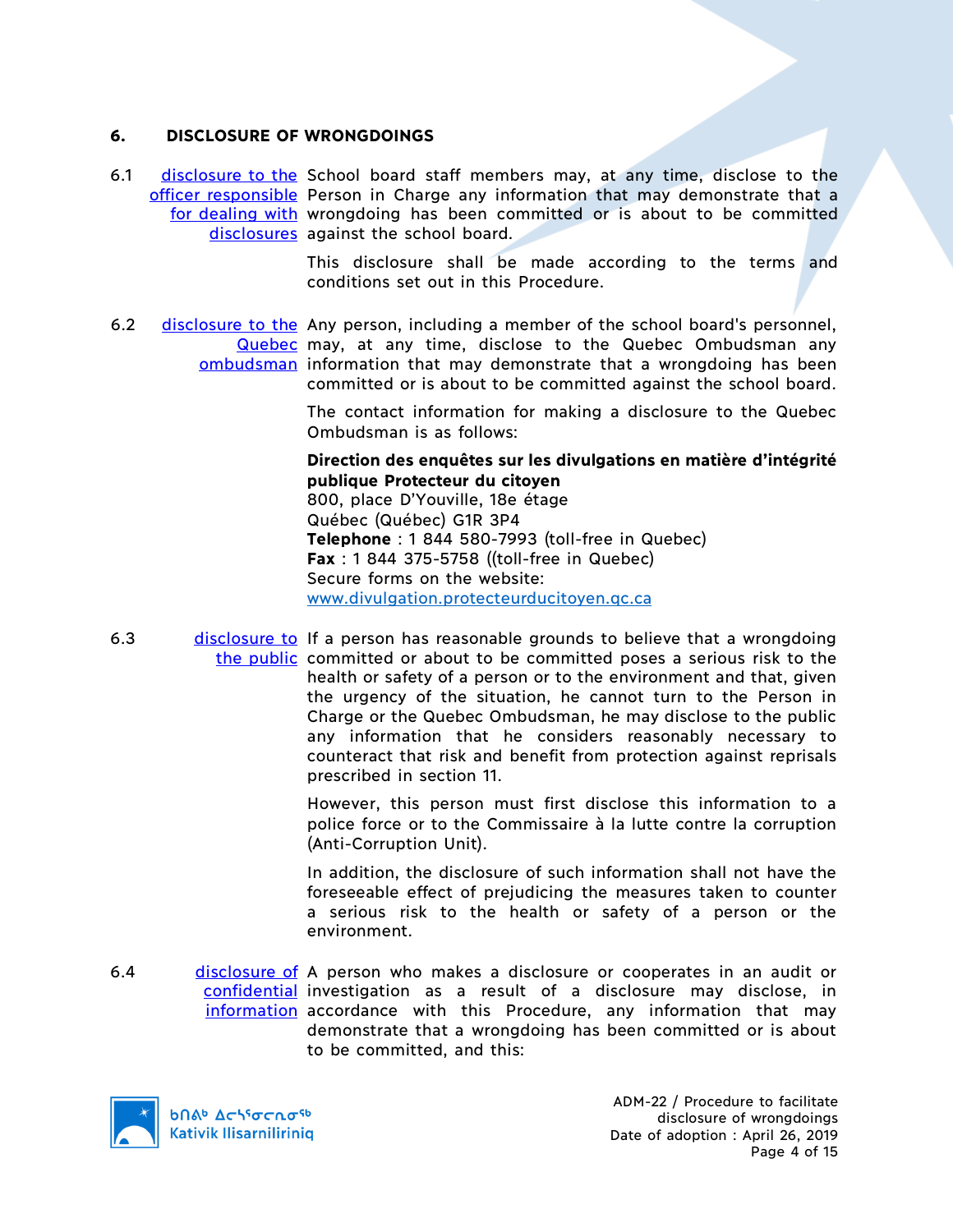- despite the provisions on the disclosure of information set out in the *Act respecting the protection of personal information in the private sector* (CQLR, c. P-39.1) and in the *Act respecting access to documents held by public bodies and the protection of personal information* (CQLR, c. A-2.1), except those set out in section 33 of the latter Act; and ;
- despite any other restrictions on communication provided for by a law and any obligation of confidentiality or loyalty that may bind a person, particularly with regard to their employer or, where applicable, their client. However, the waiver of the solicitor-client privilege so authorized shall not apply to the lawyer/notary solicitor-client privilege. (s. 8 of the Act).

## **7. FILING OF A DISCLOSURE**

7.1 **procedures** The Person in Charge must take the necessary measures to for filing a facilitate the filing of a wrongdoing disclosure, while ensuring the disclosure confidentiality of communications.

> He determines the preferred means of communication for making a disclosure and communicating with him in complete confidentiality and he informs staff members. These modes of communication are provided for in Annex 1.

7.2 **anonymous** The person making a disclosure to the Person in Charge must disclosure identify himself and indicate how the information disclosed was obtained.

> The person who wishes to make an anonymous disclosure must contact the Quebec Ombudsman in accordance with section 6.2.

> Upon receipt of an anonymous disclosure, the Person in Charge transfers it to the Quebec Ombudsman, unless it is, on the face of it, inadmissible in accordance with section 8.2.

7.3 content of the A disclosure to the Person in Charge should contain the following disclosure information:

## **1) Concerning the whistleblower:**

• Contact information allowing for confidential written communication;

**2) Concerning the participants in the alleged wrongdoing:**

- Full name;
- Professional title or position held;
- The administrative unit in which this person occupies this function;
- Contact information.



**b** Achiocnosb **Kativik Ilisarniliriniq** 

ADM-22 / Procedure to facilitate disclosure of wrongdoings Date of adoption : April 26, 2019 Page 5 of 15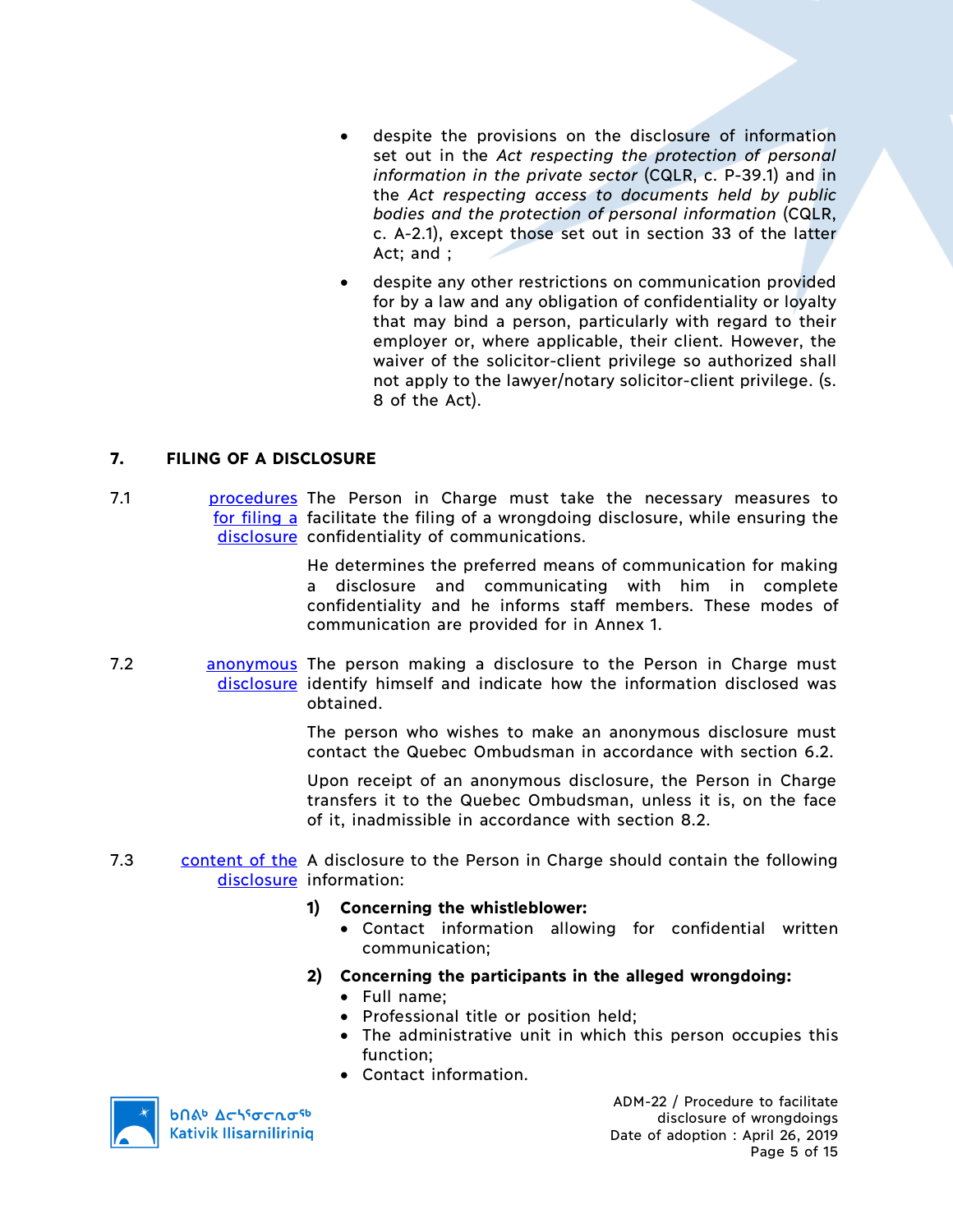## **3) Concerning the alleged wrongdoing:**

- Description of the facts, event or act;
- What makes it a wrongdoing;
- Place and date of the act;
- Repetitive nature of the act, if applicable;
- Other persons involved or having witnessed the act (name and surname, title or position, contact details);
- Any document or evidence relating to the wrongdoing;
- Possible consequences of the wrongdoing on the school board, on the health or safety of individuals or on the environment;
- Information necessary to prevent the wrongdoing if it has not yet been committed.
- If other steps have been taken with a manager, union or other school board staff, a description of these steps.
- Mention of fears or threats of reprisals.

If necessary, the Person in Charge will carry out appropriate checks to complete the missing information.

## **8. PROCESSING OF DISCLOSURES**

time frames

#### 8.1 **processing 8.1.1** 8.1.1 **Acknowledgement of receipt**

The Person in Charge shall send a written acknowledgement of receipt to the whistleblower within 5 working days of receiving the disclosure.

The Person in Charge shall not send an acknowledgement of receipt if he does not have in his possession any contact information that would allow him to communicate with the whistleblower in a confidential manner.

## 8.1.2 **Determination of admissibility of the disclosure**

The Person in Charge shall determine whether the disclosure is admissible at face value in accordance with section 8.2 within 15 working days of receipt of the disclosure.

The Person in Charge may always terminate the processing or review of the disclosure if subsequent audits reveal grounds for inadmissibility.

## 8.1.3 **Audits**

The Person in Charge shall carry out the audits in accordance with Section 9.

In all cases, the whistleblower shall be notified in writing as soon as the processing of his disclosure is completed.



ADM-22 / Procedure to facilitate disclosure of wrongdoings Date of adoption : April 26, 2019 Page 6 of 15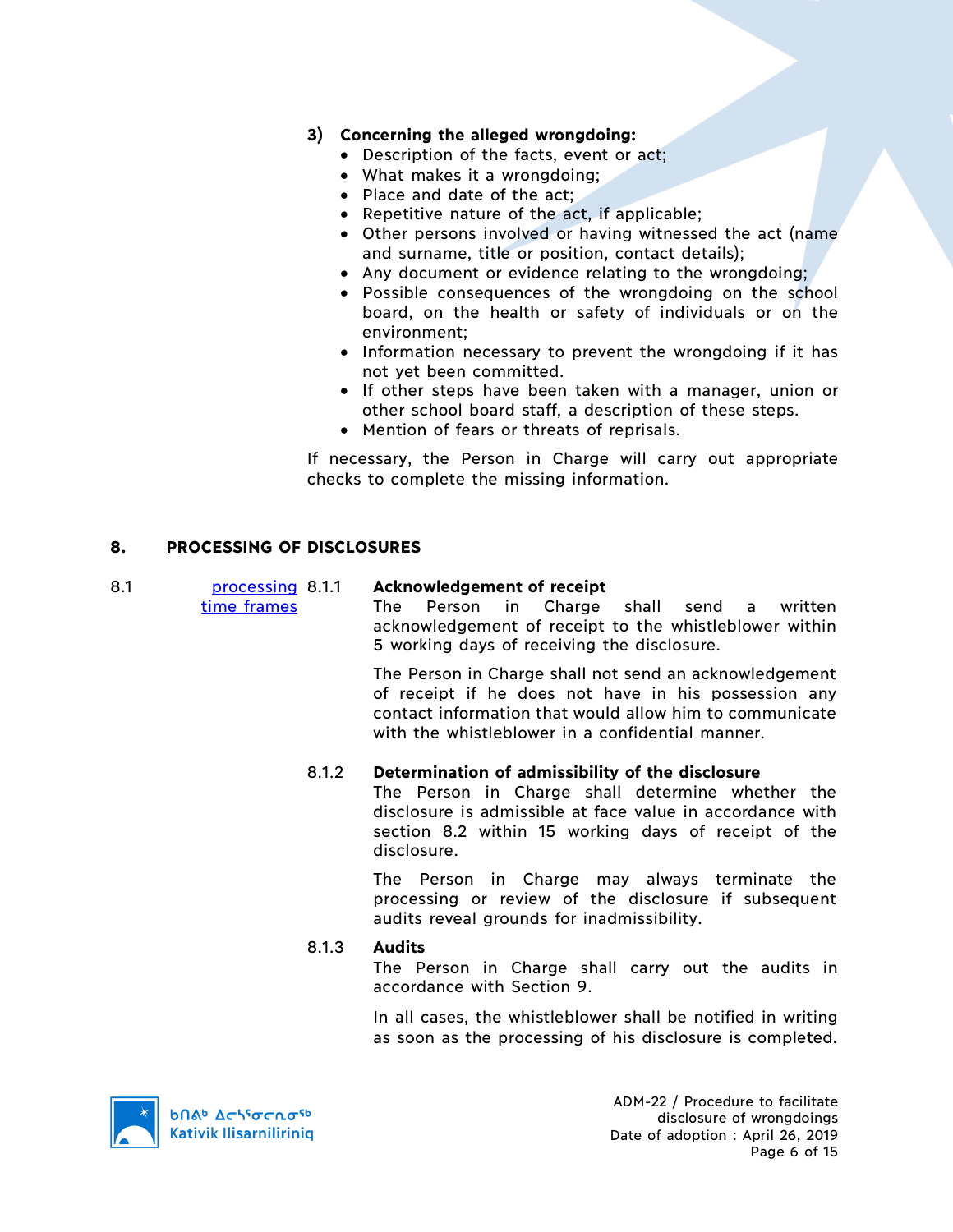If the audits continue more than 60 days after the date of receipt of the disclosure, the Person in Charge shall notify the whistleblower. Thereafter, the Person in Charge notifies him of the continuation of the audits every 90 days until they are terminated. These notices shall be given in writing.

8.2 **inadmissible** At any time, the Person in Charge must terminate the processing disclosure of a disclosure if the alleged wrongdoing is the subject of an action in court or involves a court decision.

> In addition, the Person in Charge shall terminate his review if, among other things, he considers (s. 12 of the Act):

- 1) that the subject of the disclosure does not fall within his mandate;
- 2) that the disclosure is made for personal purposes and not in the public interest, for example, if its purpose relates only to a condition of employment of the person making the disclosure;
- 3) that the subject of the disclosure calls into question the validity of a regulation, policy or program of the government, school board or another public body;
- 4) that the disclosure is frivolous.

The Person in Charge may also terminate the examination of a disclosure if it exceeds by one year the occurrence of the act.

When the Person in Charge terminates the processing or review of a disclosure, he shall send a reasoned opinion to the person making the disclosure.

If the acts alleged in the disclosure can be dealt with under another regulatory or normative scheme of the school board, the Person in charge shall specify this in the notice.

8.3 transfer of If the Person in Charge believes that, in the circumstances, the disclosure to the Quebec Ombudsman is in a better position than him to act on a Quebec disclosure, the Person in Charge shall transfer it to the Quebec ombudsman Ombudsman by contacting the Direction des enquêtes en matière d'intégrité publique du Protecteur du citoyen (Québec Ombudsman's Public Integrity Investigations Branch) to agree on the terms and conditions of the transfer. (s. 22 of the Act)

> The Quebec Ombudsman may be better able to follow up on a disclosure when disclosure of the wrongdoing requires a full investigation or the power to compel a person by subpoena to provide information or produce documents.

> The Person in Charge shall notify the whistleblower about the transfer.

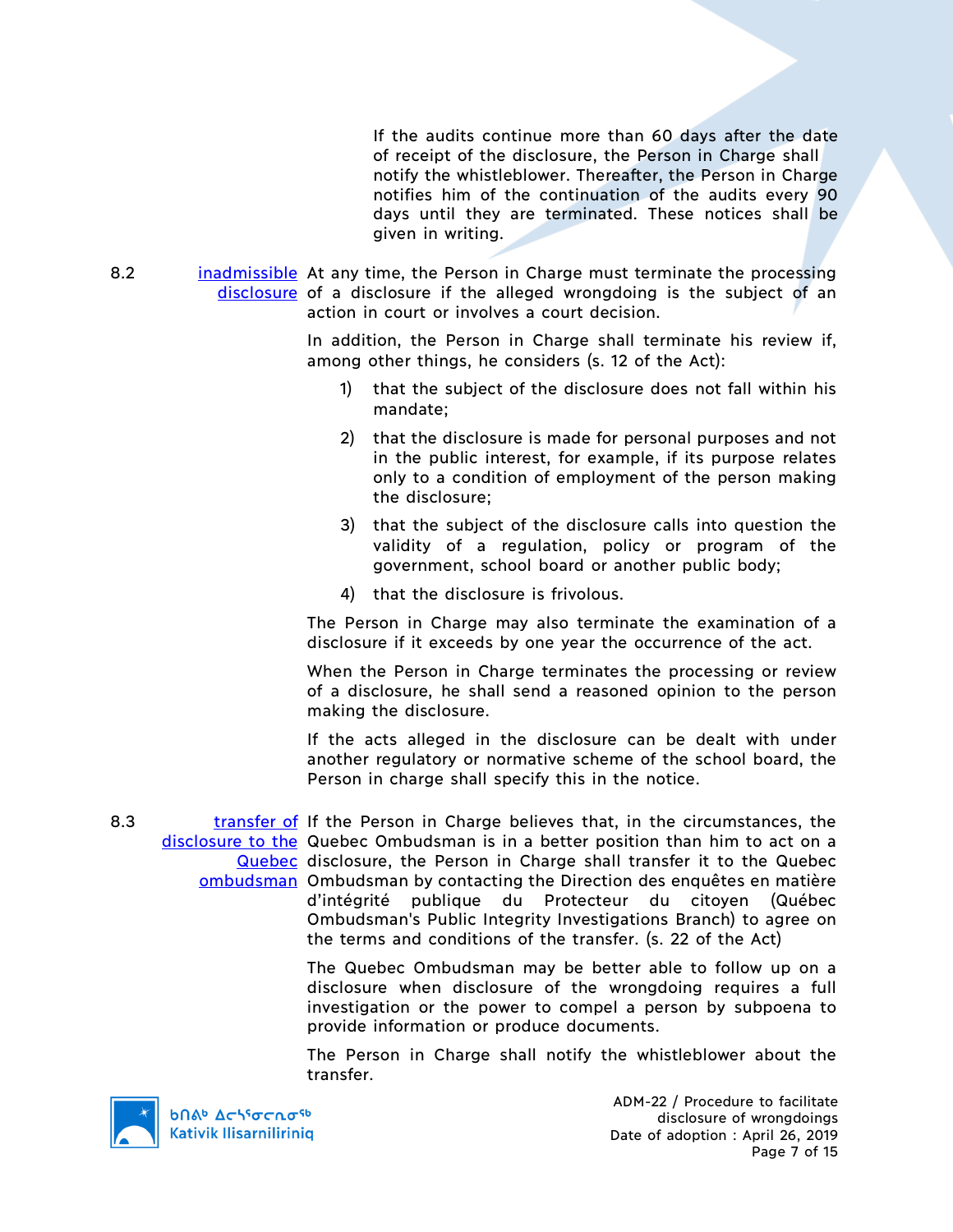If the disclosure of the alleged wrongdoing concerns the superior of the Person in charge or a Commissioner, the Person in charge informs the whistleblower that the disclosure will be transferred to the Quebec Ombudsman. The whistleblower can also choose to proceed according to another regulatory or normative scheme of the school board.

8.4 transmission of If he considers that information brought to his attention may be information the subject of a denunciation under section 26 of the *Anti*to an organization *Corruption Act*, the Person in Charge shall promptly forward it to responsible for the Anti- Corruption Officer (Commissaire à la lutte contre la preventing, detecting corruption).

violations of the laws

or punishing crime or The Person in Charge also discloses the information that is necessary for the purpose of prosecuting a violation of the law to any other agency responsible for preventing, detecting or punishing crime or contraventions of the law, including a police service or professional order. (s. 23 of the Act)

> The Person in charge shall terminate or continue the review or processing of the disclosure in accordance with the terms and conditions agreed upon with the organization to which the information was provided.

> If he considers it appropriate, the Person in Charge shall notify the whistleblower of the transfer of the information.

## **9. AUDITS BY THE PERSON IN CHARGE**

- 9.1 audits by the Upon receipt of an admissible disclosure, the Person in Charge person in shall verify whether a wrongdoing has been committed or is about charge to be committed against the school board.
- 9.2 **follow-up** The Person in charge shall keep the Director General informed of to the director the steps he has taken, unless he considers that the disclosure is general likely to implicate the latter.

When the Person in Charge finds that a wrongdoing has been committed or is about to be committed, he shall report it to the Director General. The latter shall, if necessary, take such corrective measures as it considers appropriate.

If the Person in Charge deems it appropriate, he may inform the whistleblower of the action taken thereupon. (s. 24 of the Act).

9.3 **human** The Person in Charge must keep confidential the identity of the rights challenge person challenged by the disclosure when audits are in progress by the and he must provide the latter with an opportunity to give his disclosure version of the facts. (s. 10, par. 4 and 20 of the Act)

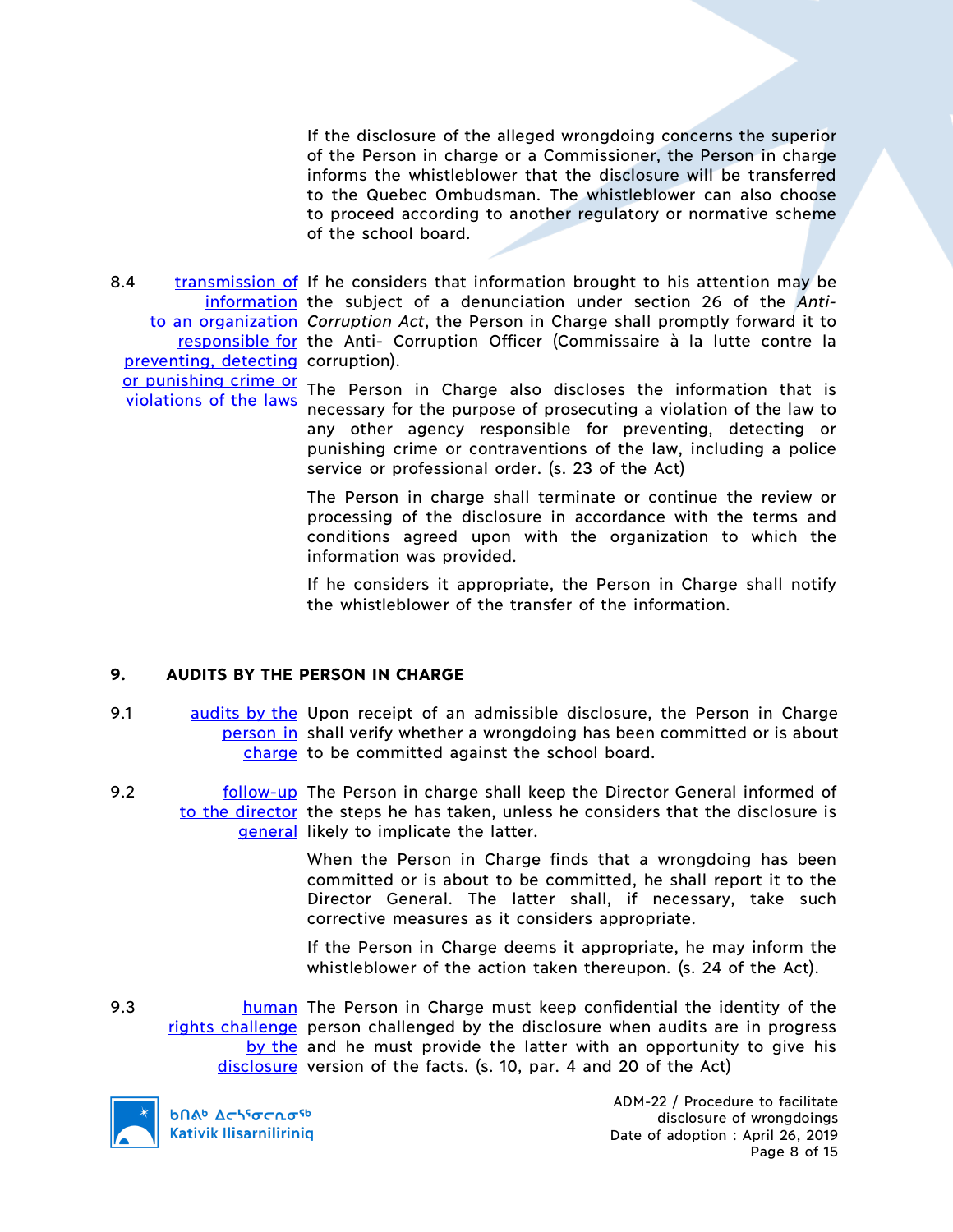The Person in Charge must provide the person implicated with the information necessary to enable him to know the nature of the allegations and respond to them (s. 10, par. 5 and 20 of the Act). However, this communication must not reveal the identity of the whistleblower or of any person who participates in the audit, nor must it reveal any identifying information.

The person implicated may be accompanied by the person of his choice at any meeting or interview with the Person in Charge, if necessary.

9.4 **obstruction** The Act creates an offence for any individual who obstructs or of an audit attempts to obstruct the Person in Charge in the performance of his duties, refuses to provide any information or document that the individual is required to provide or make available, or conceals or destroys any document that is relevant to an audit. Such an offence is punishable by a fine of \$4,000 to \$20,000. In the event of a repeat offence, the fine is doubled. (s. 34 of the Act).

> If the Person in Charge discovers or fears that an audit of a wrongdoing is hindered, he may transfer the file to the Quebec Ombudsman. Where appropriate, he may discontinue or continue to process the disclosure, in accordance with the terms agreed upon with the Quebec Ombudsman. (s. 22, para. 2 of the Act).

## **10. STEPS TO PROTECT WHISTLEBLOWER IDENTITY AND CONFIDENTIALITY OF DISCLOSURE**

In the performance of his duties, the Person in Charge shall keep confidential the identity of the whistleblower, collaborators as well as the information communicated to him, even in respect of the alleged wrongdoer, subject to section 9.3. (s. 10, paras. 4 and 21 of the Act).

To this end, he is responsible for taking the appropriate steps to ensure :

- that all documents relating to a disclosure or audit, regardless of the medium in which they are made, are kept in such a way that the access to them is limited to the Person in Charge and to the staff he may associate with him, as the case may be. For this purpose, physical documents are kept under lock and key and are not left in sight. Electronic documents are stored in directories that are only accessible to authorized persons;
- that all exchanges between the Person in Charge and the whistleblowers, collaborators and implicated parties take place in a private place where the exchanges cannot be heard by third parties;
- that exchanges between the Person in Charge and whistleblowers, collaborators and implicated parties are protected by the signing of confidentiality agreements;

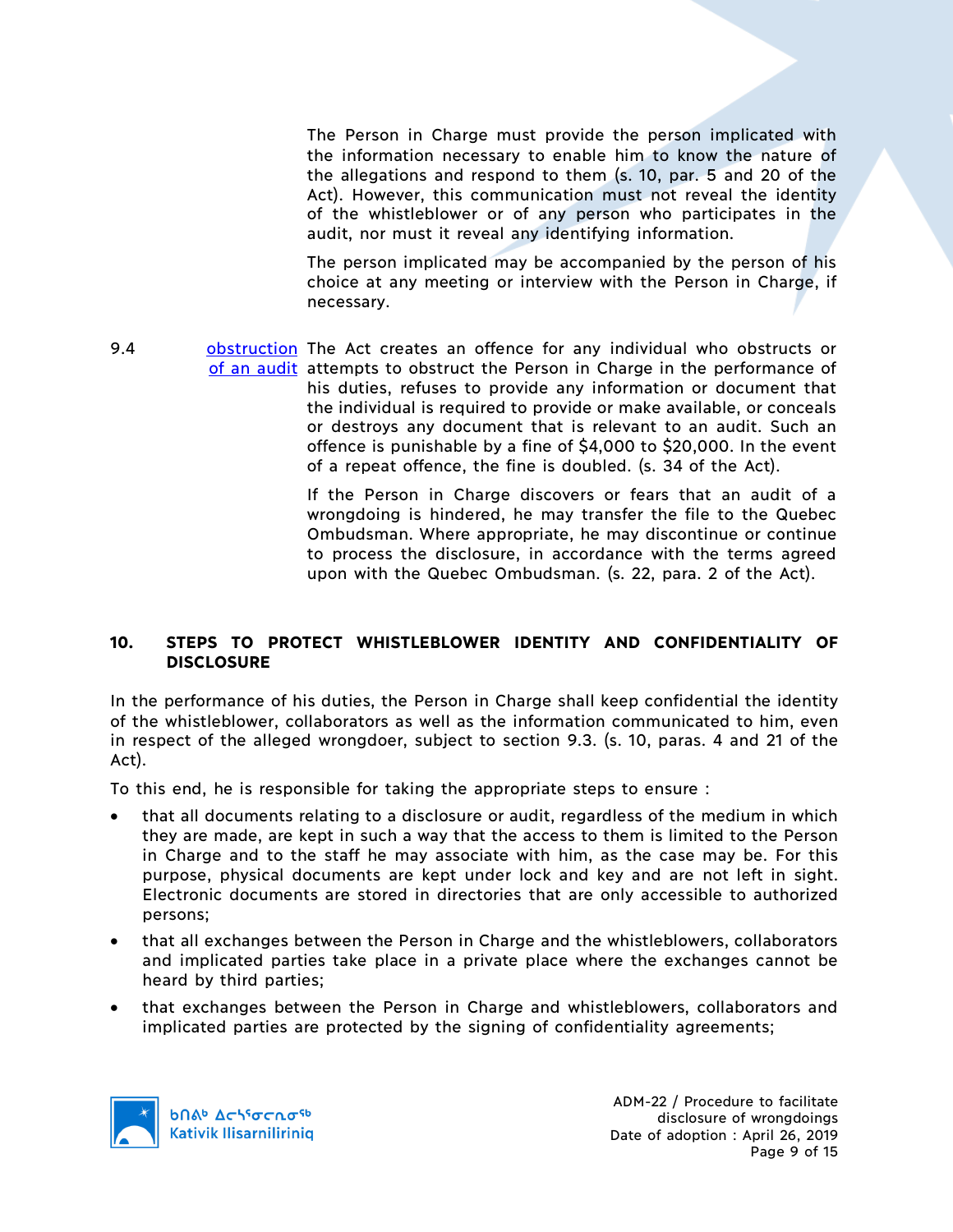- that the method of transmission chosen for the communication of documents containing information relating to a disclosure or audit takes into account the high level of confidentiality of such documents; and
- that all documents relating to a disclosure or audit are destroyed by confidential blacking out in accordance with the retention schedule; and.

The records of the Person in Charge are confidential. No one has the right to access or rectify information communicated to him, despite sections 9, 83 and 89 of the Act respecting access to documents held by public bodies and the protection of personal information. (s. 21, para. 2 of the Act).

10.1 **biligations of The Director General and any person associated with the Person** confidentiality in Charge for the processing of the disclosures are bound by the of the school same confidentiality obligations and must exercise the same level board staff of discretion as the Person in Charge in order to protect the confidentiality of any information they may receive regarding the disclosure process, the handling of disclosures received and, in particular, the identity of the persons involved in the process.

## **11. PROTECTION AGAINST REPRISALS (S. 30 AND FF. OF THE ACT)**

11.1 **prohibition** It is prohibited to taken any reprisal or threaten to do so against to take a person who makes a disclosure or cooperates in good faith in reprisal an audit or investigation because of a disclosure.

> The Act creates an offence punishable by a fine of \$2,000 to \$20,000 in the case of a natural person or, in all other cases, by a fine of \$10,000 to \$250,000. In the event of a repeat offence, the fine is doubled. (sections 33 and 34 of the Act).

11.2 **protection** Anyone who believes a reprisal has been taken against him may against file a complaint with the Quebec Ombudsman, who will ensure reprisals appropriate follow-up. (s. 32 of the Act)

> The Person in Charge refers the person who believes a reprisal has been taken against him to the Quebec Ombudsman.

> When the reprisal measure concerns the employment or working conditions, the Person in Charge refers it to the Commission des normes, de l' équité, de la santé et de la sécurité du travail **("CNESST"**). (s. 32, para. 3).

11.3 remedy against A reprisal taken in respect of employment or the threat of such a prohibited reprisal constitutes a prohibited practice within the meaning of employment section 122 of the *Labour Standards Act*.practices

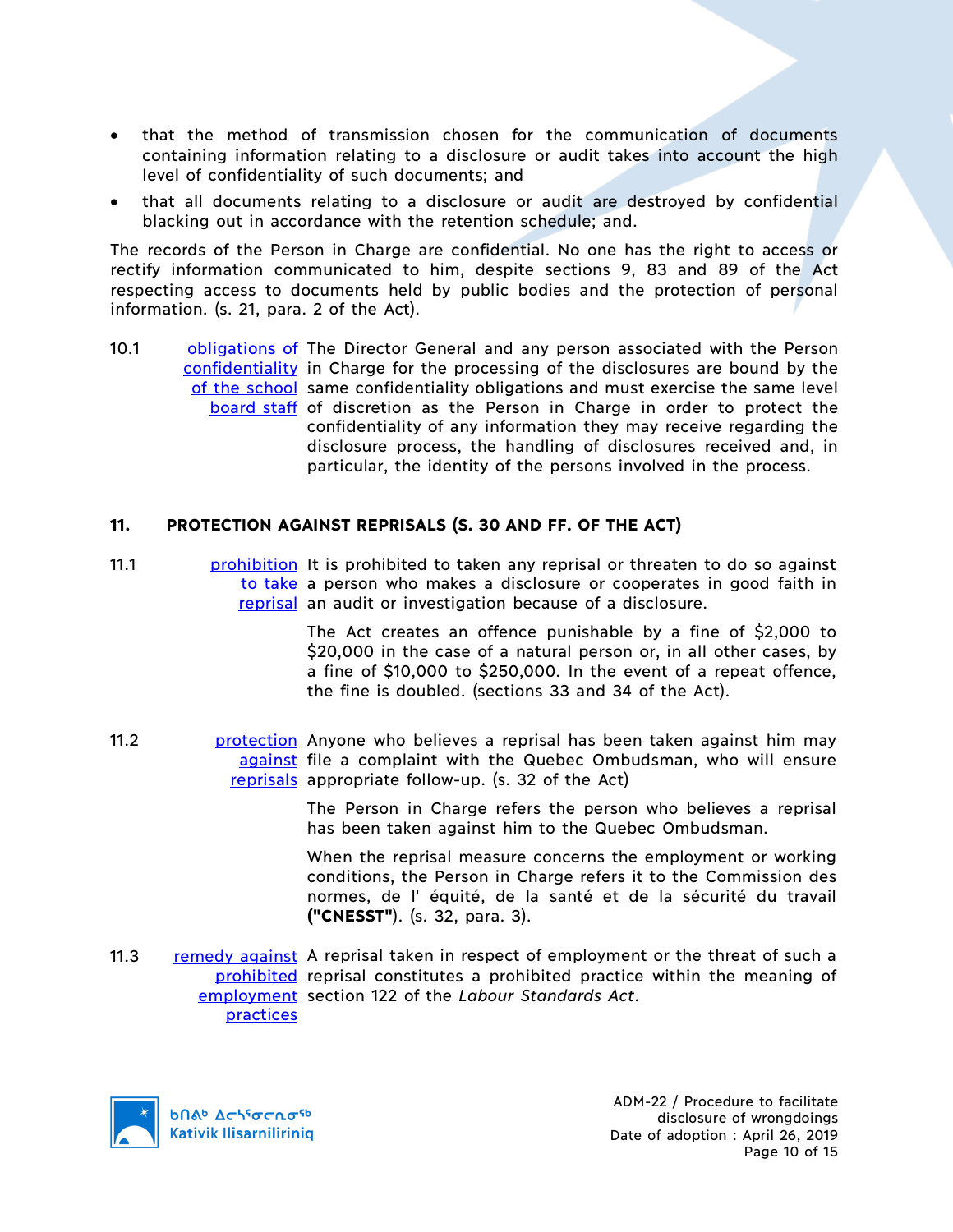A staff member subject to the Act respecting labour standards who believes that he has been the victim of a practice prohibited under section 122 of that Act must file a complaint with the CNESST within 45 days of the practice he complains about. (s.123 *Standards Act*).

11.4 **information** The Person in Charge shall inform whistleblowers and all persons to whistleblowers who cooperate in an audit that they are protected in the event of and collaborators a reprisal action being taken against them and shall inform them of the time limit for seeking redress, if any.

#### **12. ANNUAL REPORT**

- 12.1 information The school board must indicate in its annual report :
	- 1) the number of disclosures received by the Person in Charge;
	- 2) the number of disclosures terminated under paragraph 3 of section 22 of the Act;
	- 3) the number of founded disclosures;
	- 4) the number of disclosures broken down by category of wrongdoing under section 4 of the Act;
	- 5) the number of disclosures made under the first clause of section 23 of the Act.

If the school board does not produce an annual report, it shall use another means that it deems appropriate to make this information public once a year.

#### **13. FINAL PROVISIONS**

- 13.1 **interpretation** The purpose of this Procedure is to implement the applicable compatible with provisions of the *Act to facilitate the disclosure of wrongdoings*  the act *relating to public bodies* in the school board and it shall be interpreted accordingly. In the event of any inconsistency between this Procedure and the Act, the latter shall prevail.
- 13.2 **use of the The sole purpose of using the masculine form in this Procedure** masculine form is to simplify the text. In all cases, it refers to both women and men, where the context so requires.
- 13.3 effective date This Procedure will be effective on April 26, 2019.
- 13.4 **minor** Any minor modification to this Procedure may be made by the modifications Person in Charge who informs the Director General and the Council of Commissioners.

Any modification to the Appendices is considered minor.



**b**Πል<sup>b</sup> Δςιγσς πσ<sup>ς b</sup> **Kativik Ilisarniliriniq** 

ADM-22 / Procedure to facilitate disclosure of wrongdoings Date of adoption : April 26, 2019 Page 11 of 15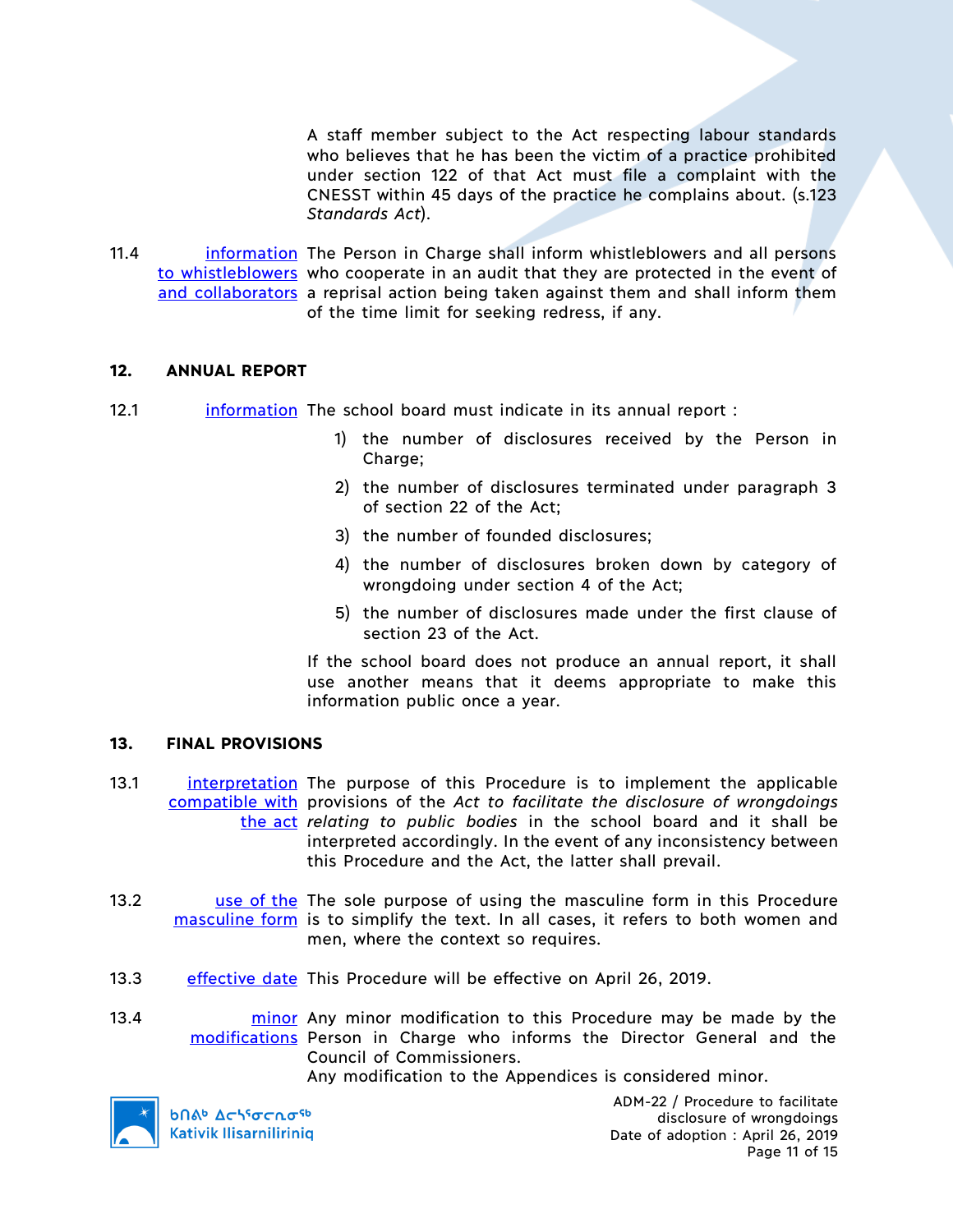# **APPENDIX 1 : PREFERRED MODES OF COMMUNICATION**

The preferred means of communication for making a disclosure and communicating with the Person in Charge confidentially in accordance with section 7.1 are as follows:

- Disclosure form provided for in Appendix 2:
	- Available on the school board's website;
	- To be completed and printed by providing all information available to the whistleblower;
	- To be sent to the Person in Charge:
		- **in a sealed envelope marked "Confidential"**
		- by post or internal mail by sending it to the :

*Officer responsible for dealing with disclosures*



ADM-22 / Procedure to facilitate disclosure of wrongdoings Date of adoption : April 26, 2019 Page 12 of 15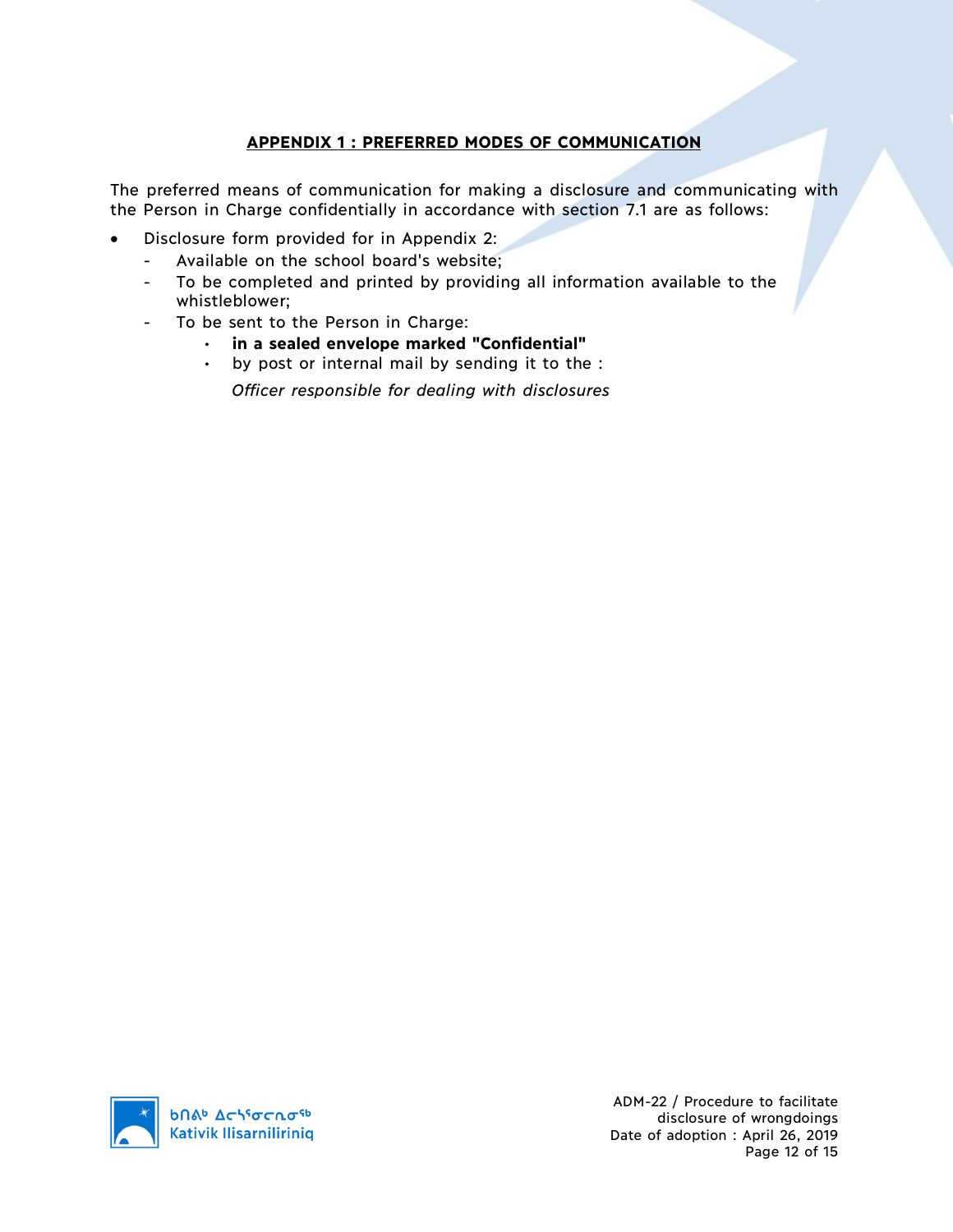# **APPENDIX 2 : DISCLOSURE FORM**

Disclosure of a wrongdoing

*in accordance with the Procedure to facilitate the disclosure of wrongdoings*

Fill in and print the form, providing all the information at your disposal. Send it to the Person in Charge in a sealed envelope marked **"Confidential"** by post or by internal mail by addressing it to "Officer responsible for dealing with disclosures, Secretariat General",

## **IDENTIFICATION**

**First name Last name**

».

**Are you a staff member of the school board?**

☐ yes ☐ no **If not, please contact the Quebec Ombudsman directly.**

A staff member is any person employed by the school board and who receives a salary or wages, whether permanent or casual. For the purposes hereof, persons who participate in the mission of the school board when they are performing duties, functions, work or other task, whether paid or unpaid, for the school board shall also be deemed to be staff members. These could include members of the Council of Commissioners and other committees in place within the school board, as well as volunteers working in its institutions.

## **CONTACT INFORMATION FOR CONFIDENTIAL COMMUNICATION**

**Indicate at least one (1) way of contacting you confidentially among the following ones. If not, we will have to treat your disclosure as anonymous and forward it to the Quebec Ombudsman.**

|--|

**Email**

**Mailing address**

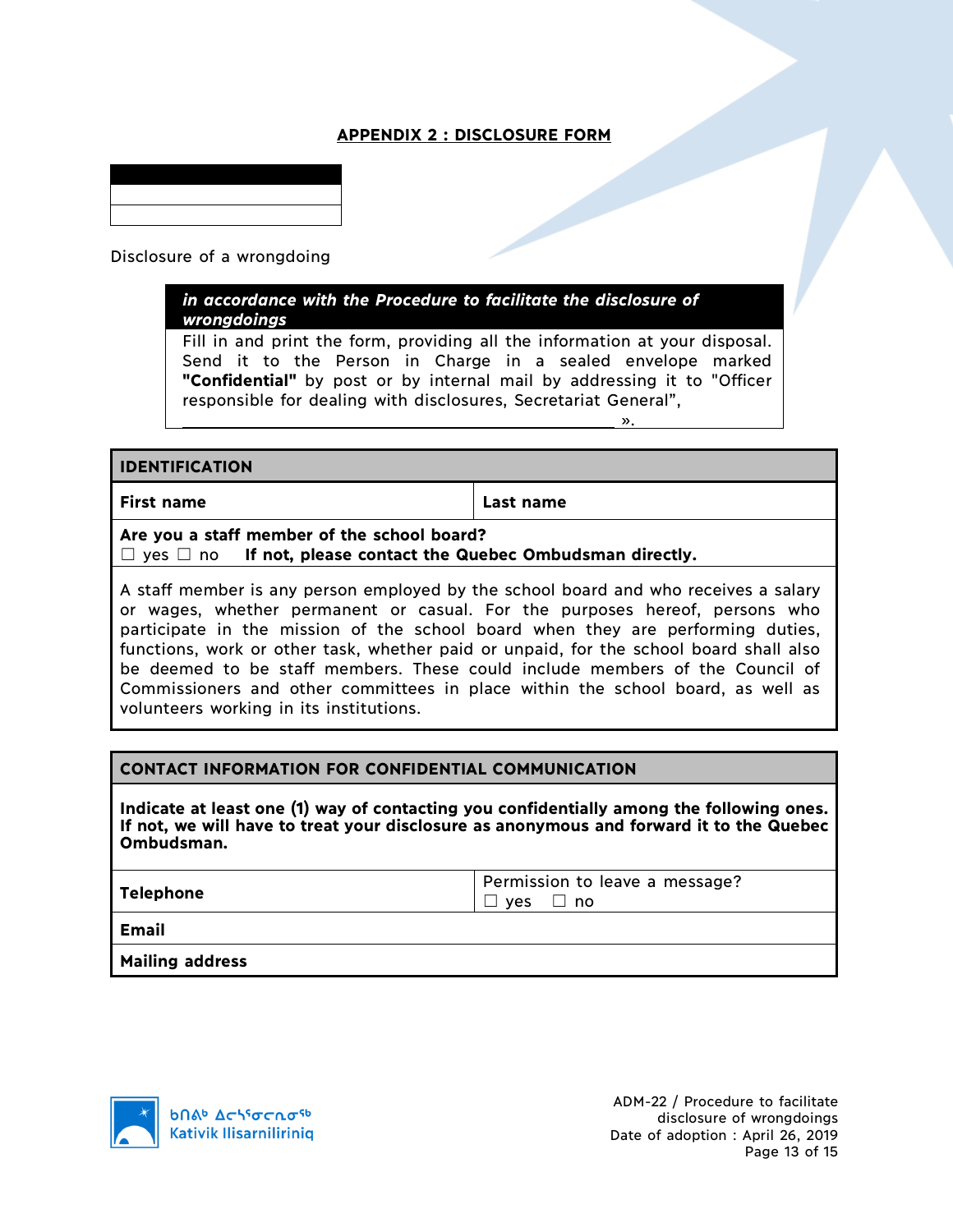| PARTICIPANTS IN THE WRONGDOING |           |                                 |                                 |
|--------------------------------|-----------|---------------------------------|---------------------------------|
| <b>First name</b>              | Last name | <b>Title</b>                    |                                 |
| <b>Contact information</b>     |           |                                 | $\Box$ School board<br>employee |
| <b>First name</b>              | Last name | <b>Title</b>                    |                                 |
| <b>Contact information</b>     |           | $\Box$ School board<br>employee |                                 |
| <b>First name</b>              | Last name | <b>Title</b>                    |                                 |
| <b>Contact information</b>     |           |                                 | $\Box$ School board<br>employee |

| <b>DESCRIPTION OF THE FACTS</b>         |  |
|-----------------------------------------|--|
| <b>Describe the facts</b><br>observed : |  |
|                                         |  |
|                                         |  |
|                                         |  |
|                                         |  |
| In which respect is it a                |  |
| wrongdoing:                             |  |

# **DESCRIPTION OF THE FACTS (cont'd)**

**Potential impacts on the school board, the health or safety of individuals or the environment :**

**If the act has not yet been committed, is it possible to prevent it? If so, how ?**



ADM-22 / Procedure to facilitate disclosure of wrongdoings Date of adoption : April 26, 2019 Page 14 of 15